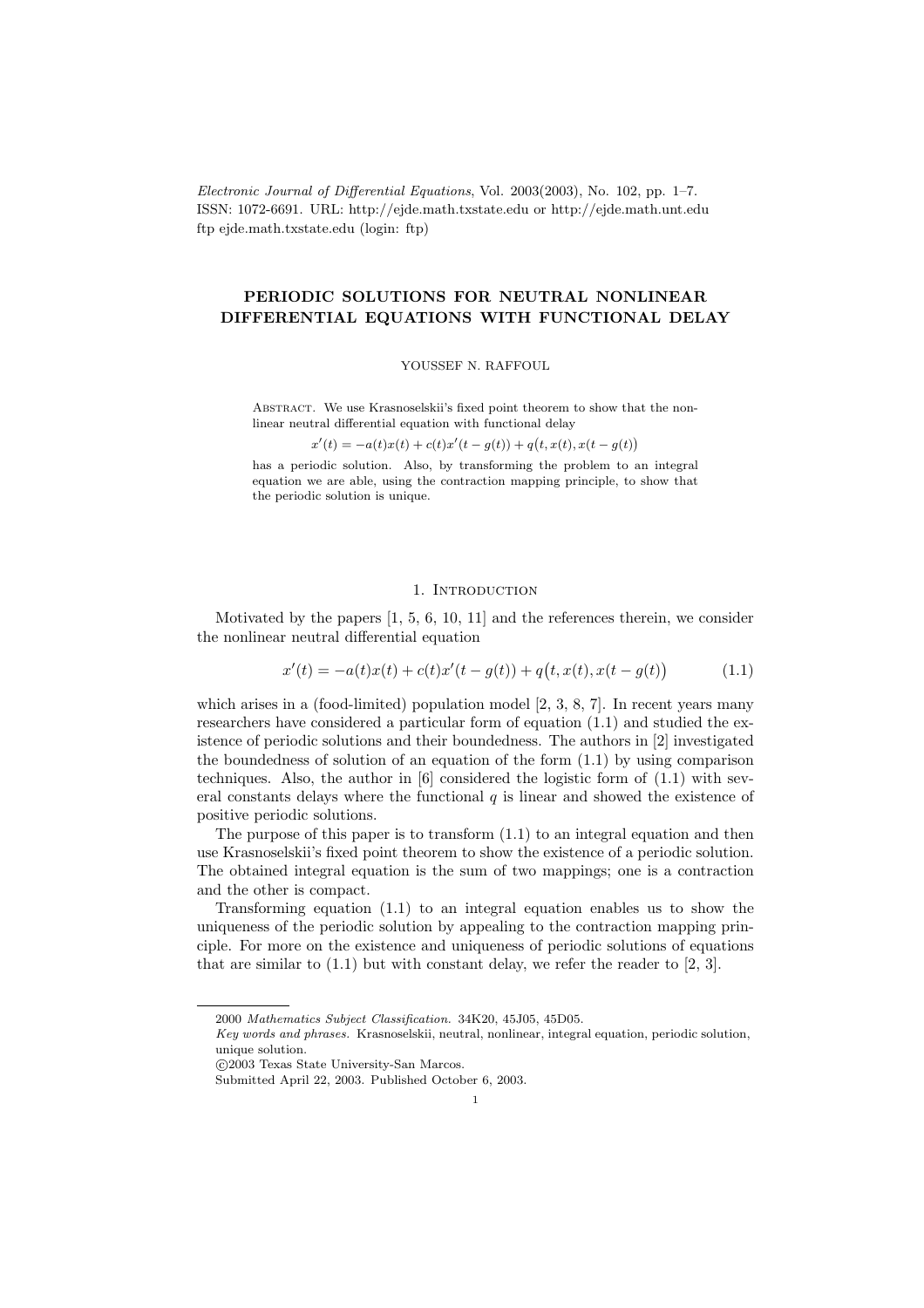#### 2. Existence Of Periodic Solutions

For  $T > 0$  define  $P_T = \{\phi : C(R, R), \phi(t + T) = \phi(t)\}\$  where  $C(R, R)$  is the space of all real valued continuous functions. Then  $P_T$  is a Banach space when it is endowed with the supremum norm

$$
||x(t)|| = \max_{t \in [0,T]} |x(t|.
$$

In this paper we assume that

$$
a(t+T) = a(t), \quad c(t+T) = c(t), \quad g(t+T) = g(t), \quad g(t) \ge g^* > 0 \tag{2.1}
$$

with  $c(t)$  continuously differentiable,  $g(t)$  twice continuously differentiable and  $g^*$ is constant. In [6], the author made the assumption that  $a(t)$  is positive, while here we only ask that

$$
\int_0^T a(s)ds > 0.
$$
\n(2.2)

It is interesting to note that equation (1.1) becomes of advanced type when  $g(t) < 0$ . Since we are searching for periodic solutions, it is natural to ask that  $q(t, x, y)$  is continuous and periodic in  $t$  and Lipschitz continuous in  $x$  and  $y$ . That is

$$
q(t+T, x, y) = q(t, x, y)
$$
\n
$$
(2.3)
$$

and some positive constants  $L$  and  $E$ ,

$$
|q(t, x, y) - q(t, z, w)| \le L||x - z|| + E||y - w||.
$$
 (2.4)

Also, we assume that for all  $t, 0 \le t \le T$ ,

$$
g'(t) \neq 1. \tag{2.5}
$$

Since  $g(t)$  is periodic, condition (2.5) implies that  $g'(t) < 1$ .

**Lemma 2.1.** Suppose (2.1)-(2.2) and (2.5) hold. If  $x(t) \in P_T$ , then  $x(t)$  is a solution of equation (1.1) if and only if

$$
x(t) = \frac{c(t)}{1 - g'(t)} x(t - g(t)) + (1 - e^{-\int_{t-T}^{t} a(s)ds})^{-1}
$$
  
 
$$
\times \int_{t-T}^{t} \left[ -r(u)x(u - g(u)) + q(u, x(u), x(u - g(u))) \right] e^{-\int_{u}^{t} a(s)ds} du,
$$
 (2.6)

where

$$
r(u) = \frac{(c'(u) - c(u)a(u))(1 - g'(u)) + g''(u)c(u)}{(1 - g'(u))^2}.
$$
 (2.7)

*Proof.* Let  $x(t) \in P_T$  be a solution of (1.1). Multiply both sides of (1.1) by  $\exp\int_0^t a(s)ds$  and then integrate from  $t - T$  to t to obtain

$$
\int_{t-T}^{t} \left[ x(u)e^{\int_0^u a(s)ds} \right]' du
$$
  
= 
$$
\int_{t-T}^{t} \left[ c(u)x'(u-g(u)) + q(u,x(u),x(u-g(u))) \right] e^{\int_0^u a(s)ds} du.
$$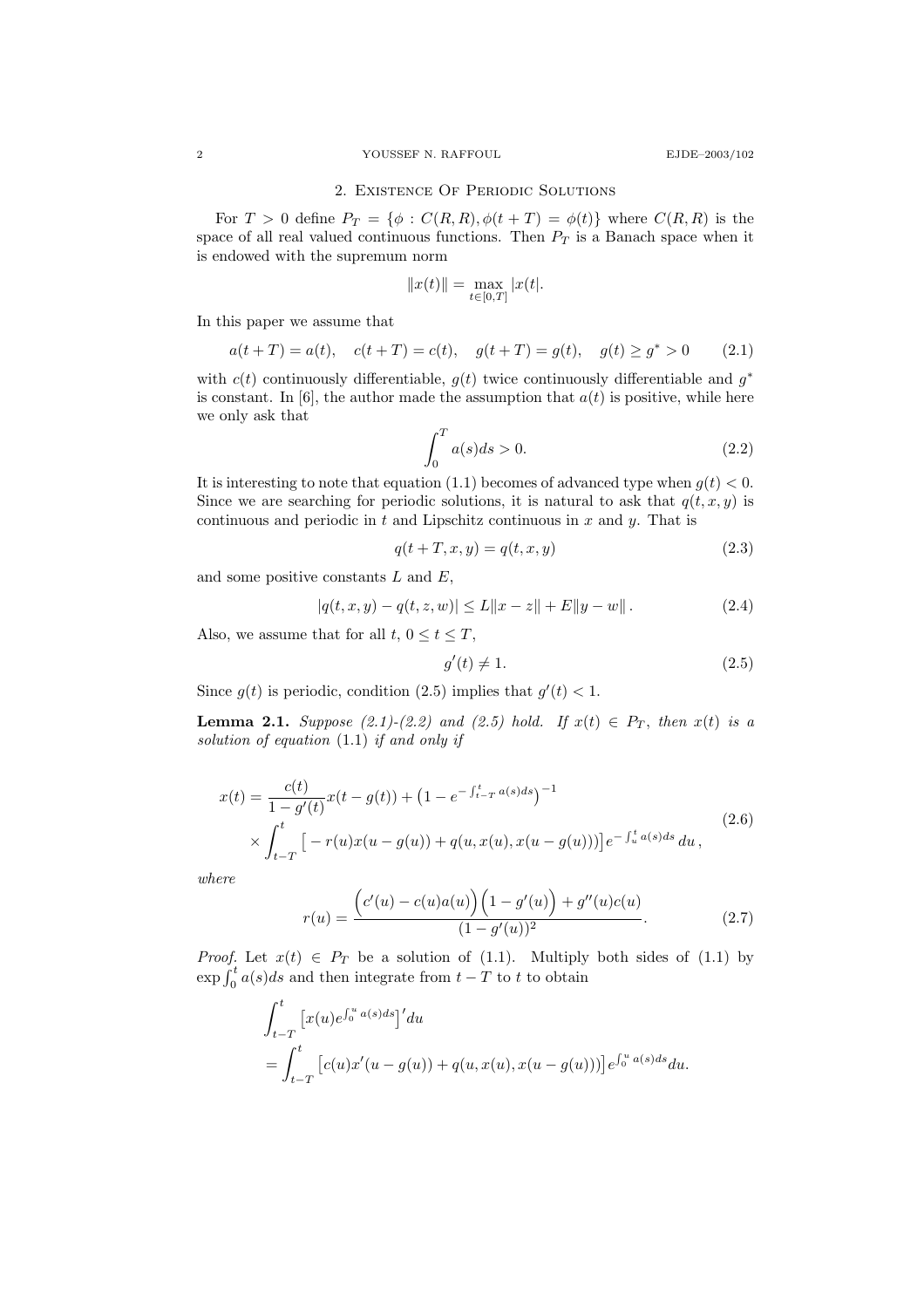As a consequence, we arrive at

$$
x(t)e^{\int_0^t a(s)ds} - x(t-T)e^{\int_0^{t-T} a(s)ds}
$$
  
= 
$$
\int_{t-T}^t [c(u)x'(u-g(u)) + q(u,x(u),x(u-g(u)))]e^{\int_0^u a(s)ds} du.
$$

By dividing both sides of the above equation by  $\exp(\int_0^t a(s)ds)$  and the fact that  $x(t) = x(t - T)$ , we obtain

$$
x(t) = \left(1 - e^{-\int_{t-T}^{t} a(s)ds}\right)^{-1}
$$
  
 
$$
\times \int_{t-T}^{t} \left[c(u)\right] x'(u - g(u)) + q(u, x(u), x(u - g(u)))\right] e^{-\int_{u}^{t} a(s)ds} du.
$$
 (2.8)

Rewrite

$$
\int_{t-T}^{t} c(u)x'(u - g(u))e^{-\int_{u}^{t} a(s)ds} du
$$
  
= 
$$
\int_{t-T}^{t} \frac{c(u)x'(u - g(u))(1 - g'(u))}{(1 - g'(u))} e^{-\int_{u}^{t} a(s)ds} du.
$$

Integration by parts on the above integral with

$$
U = \frac{c(u)}{1 - g'(u)} e^{-\int_u^t a(s)ds}, \text{ and } dV = x'(u - g(u))(1 - g'(u))du
$$

we obtain

$$
\int_{t-T}^{t} c(u)x'(u - g(u))e^{-\int_{u}^{t} a(s)ds} du
$$
\n
$$
= \frac{c(t)}{1 - g'(t)}x(t - g(t))\left(1 - e^{-\int_{t-T}^{t} a(s)ds}\right) - \int_{t-T}^{t} r(u)e^{-\int_{u}^{t} a(s)ds}x(u - g(u))du,
$$
\n(2.9)

where  $r(u)$  is given by (2.7). Then substituting (2.9) into (2.8) completes the  $\Box$ 

Define the mapping  $H: P_T \rightarrow P_T$  by

$$
(H\varphi)(t) = \frac{c(t)}{1 - g'(t)} \varphi(t - g(t)) + \left(1 - e^{-\int_{t-T}^{t} a(s)ds}\right)^{-1}
$$
  
 
$$
\times \int_{t-T}^{t} \left[ -r(u)\varphi(u - g(u)) + q(u, \varphi(u), \varphi(u - g(u))) \right] e^{-\int_{u}^{t} a(s)ds} du.
$$
(2.10)

Next we state Krasnoselskii's fixed point theorem which enables us to prove the existence of a periodic solution. For its proof we refer the reader to [9].

Theorem 2.2 (Krasnoselskii). Let M be a closed convex nonempty subset of a Banach space  $(\mathbb{B}, \|\cdot\|)$ . Suppose that A and B maps M into B such that

- (i)  $x, y \in \mathbb{M}$ , implies  $Ax + By \in \mathbb{M}$ ,
- (ii) A is compact and continuous,
- (iii) B is a contraction mapping.

Then there exists  $z \in \mathbb{M}$  with  $z = Az + Bz$ .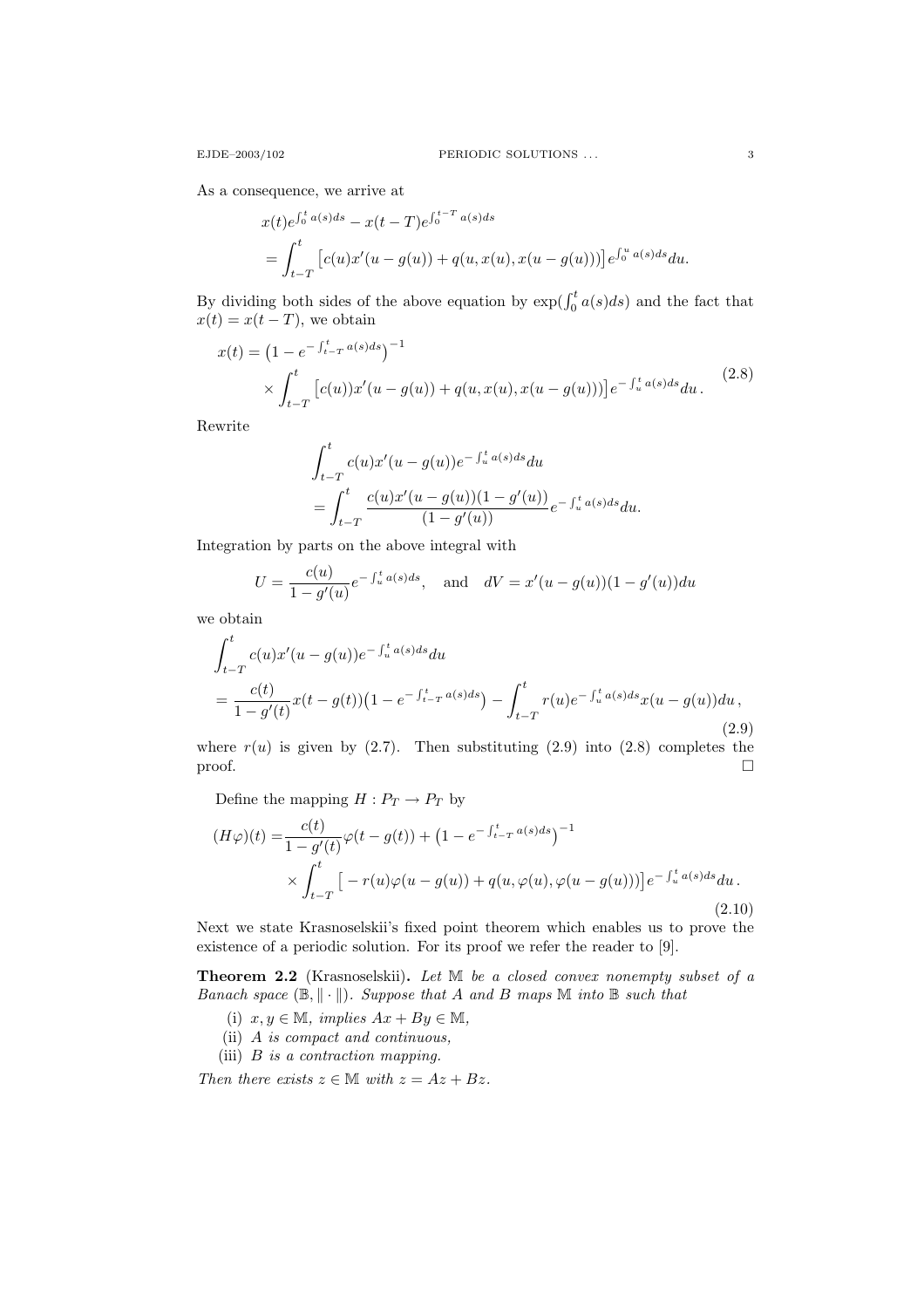Note that to apply the above theorem we need to construct two mappings; one is a contraction and the other is compact. Therefore, we express equation (2.10) as

$$
(H\varphi)(t) = (B\varphi)(t) + (A\varphi)(t)
$$

where  $A, B: P_T \to P_T$  are given by

$$
(B\varphi)(t) = \frac{c(t)}{1 - g'(t)}\varphi(t - g(t))
$$
\n(2.11)

and

$$
(A\varphi)(t) = (1 - e^{-\int_{t-T}^{t} a(s)ds})^{-1}
$$
  
 
$$
\times \int_{t-T}^{t} \left[ -r(u)\varphi(u - g(u)) + q(u, \varphi(u), \varphi(u - g(u))) \right] e^{-\int_{u}^{t} a(s)ds} du.
$$
  
(2.12)

**Lemma 2.3.** Suppose (2.1)-(2.5) hold. Then  $A: P_T \to P_T$ , as defined by (2.12), is compact provided that

$$
\max_{t \in [0,T]} \left| \frac{c'(t)}{1 - g'(t)} + \frac{g''(t)}{(1 - g'(t))^2} \right| \le Q \tag{2.13}
$$

for some positive constant Q.

*Proof.* A change of variable in (2.12) shows that  $(A\varphi)(t+T) = (A\varphi)(t)$ . To see that A is continuous, we let  $\varphi, \psi \in P_T$  with  $\|\varphi\| \leq C$  and  $\|\psi\| \leq C$ . Let

$$
\eta = \max_{t \in [0,T]} |(1 - e^{-\int_{t-T}^{t} a(s)ds})^{-1}|, \quad \beta = \max_{t \in [0,T]} |r(t)|, \quad \gamma = \max_{u \in [t-T,t]} e^{-\int_{u}^{t} a(s)ds}.
$$
\n(2.14)

Given  $\epsilon > 0$ , take  $\delta = \epsilon/M$  such that  $\|\varphi - \psi\| < \delta$ . By making use of (2.4) into (2.12) we get

$$
||(A\varphi(t)) - (A\psi(t))|| \le \gamma \eta \int_{t-T}^{t} [L||\varphi - \psi|| + E||\varphi - \psi|| + \beta ||\varphi - \psi||] du
$$
  

$$
\le M||\varphi - \psi|| < \epsilon
$$

where L, E are given by (2.4) and  $M = T\gamma\eta[\beta+L+E]$ . This proves A is continuous. To show A is compact, we let  $\varphi_n \in P_T$  with  $\|\varphi_n\| \leq R$ , where n is a positive integer and  $R > 0$ . Observe that in view of  $(2.4)$  we arrive at

$$
|q(t, x, y)| = |q(t, x, y) - q(t, 0, 0) + q(t, 0, 0)|
$$
  
\n
$$
\leq |q(t, x, y) - q(t, 0, 0)| + |q(t, 0, 0)|
$$
  
\n
$$
\leq L||x|| + E||y|| + \alpha
$$

where  $\alpha = |q(t, 0, 0)|$ . Hence, if A is given by (2.12) we obtain that

$$
||A(\varphi_n(t))|| \le D
$$

for some positive constant D. Now, it can be easily checked that

$$
(A\varphi_n)'(t) = -a(t)\varphi_n(t) - \left[\frac{c'(t)}{1 - g'(t)} + \frac{g''(t)}{(1 - g'(t))^2}\right]\varphi_n(t - g(t)) + q(t, \varphi_n(t), \varphi_n(t - g(t))).
$$

 $\mathbf{0}$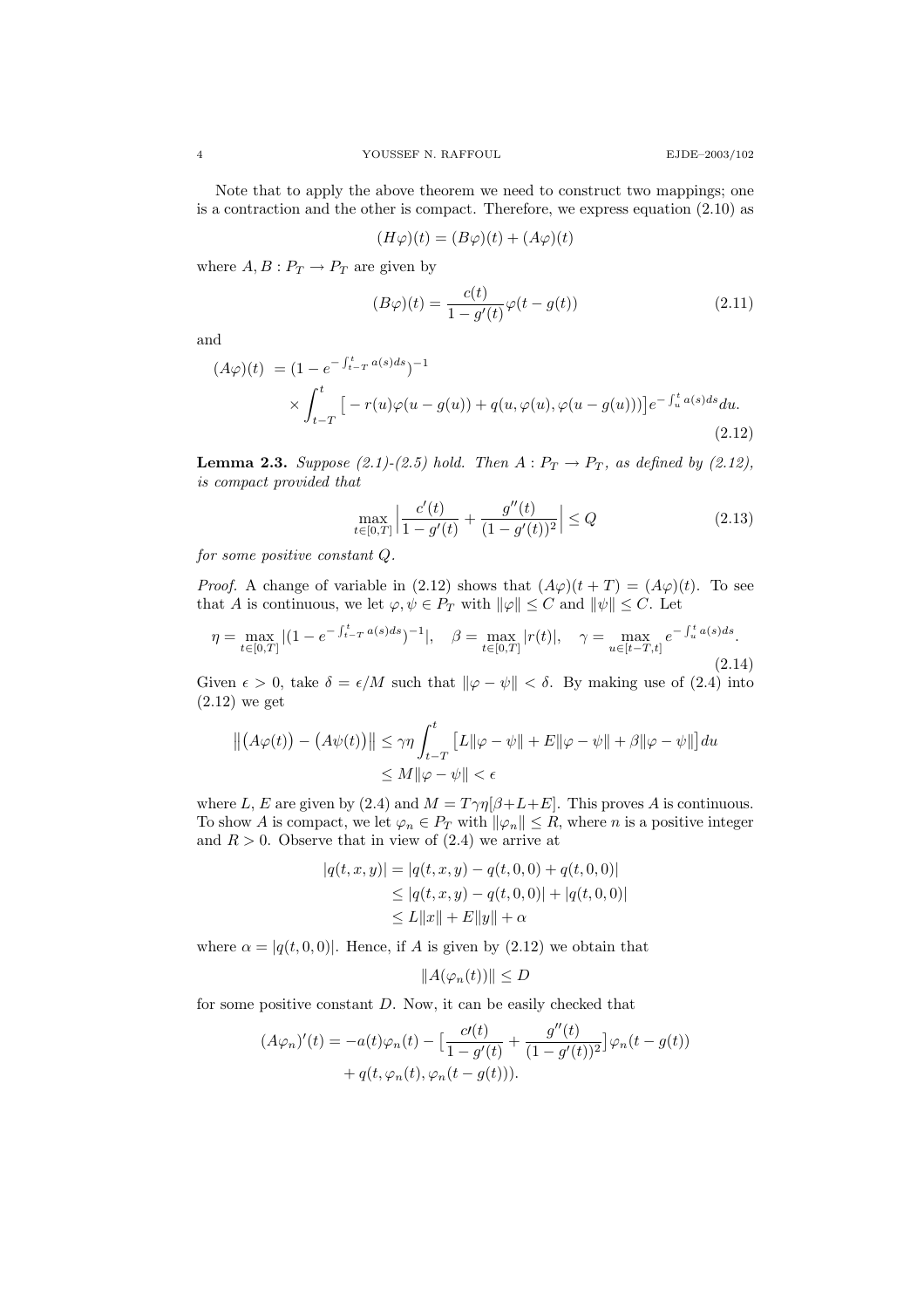Hence by invoking (2.13) we obtain  $||(A\varphi_n)'(t)|| \leq F$ , for some positive constant F. Thus the sequence  $(A\varphi_n)$  is uniformly bounded and equi-continuous. The Arzela-Ascoli theorem implies that  $(A\varphi_{n_k})$  uniformly converges to a continuous T-periodic function  $\varphi^*$ . Thus A is compact.

**Lemma 2.4.** Let  $B$  be defined by  $(2.11)$  and

$$
\left\|\frac{c(t)}{1 - g'(t)}\right\| \le \zeta < 1. \tag{2.15}
$$

Then B is a contraction.

*Proof.* For  $\varphi, \psi \in P_T$ , we have

$$
||B(\varphi) - B(\psi)|| = \max_{t \in [0,T]} |B(\varphi) - B(\psi)|
$$
  
= 
$$
\max_{t \in [0,T]} \left| \frac{c(t)}{1 - g'(t)} \right| |\varphi(t - g(t)) - \psi(t - g(t)|)
$$
  

$$
\leq \zeta ||\varphi - \psi||.
$$

Hence B defines a contraction mapping with contraction constant  $\zeta$ .

**Theorem 2.5.** Let  $\alpha = ||q(t, 0, 0)||$ . Let  $\eta, \beta$  and  $\gamma$  be given by (2.14). Suppose  $(2.1)$ – $(2.5)$ ,  $(2.13)$  and  $(2.15)$  hold. Suppose there is a positive constant G such that all solutions  $x(t)$  of (1.1),  $x(t) \in P_T$  satisfy  $|x(t)| \leq G$ , the inequality

$$
\{\zeta + \eta \gamma T(\beta + L + E)\}G + \eta \gamma T\alpha \le G\tag{2.16}
$$

holds. Then equation(1.1) has a  $T-periodic$  solution.

*Proof.* Define  $\mathbb{M} = {\varphi \in P_T : ||\varphi|| \le G}$ . Then Lemma 2.3 implies  $A : P_T \to P_T$ and  $A$  is compact and continuous. Also, from Lemma 2.4, the mapping  $B$  is a contraction and it is clear that  $B: P_T \to P_T$ . Next, we show that if  $\varphi, \psi \in M$ , we have  $||A\phi + B\psi|| \leq G$ . Let  $\varphi, \psi \in \mathbb{M}$  with  $||\varphi||, ||\psi|| \leq G$ . Then from (2.11)-(2.12) and the fact that  $|q(t, x, y)| \leq L||x|| + E||y|| + \alpha$ , we have

$$
||(A\varphi(t)) + (B\psi(t))|| \le \gamma \eta \int_{t-T}^{t} [L||\varphi|| + E||\varphi|| + \beta ||\varphi|| + \alpha] du + \zeta ||\psi||
$$
  

$$
\le \{\zeta + \eta \gamma T(\beta + L + E)\}G + \eta \gamma T \alpha \le G.
$$

We see that all the conditions of Krasnoselskii's theorem are satisfied on the set M. Thus there exists a fixed point z in M such that  $z = Az + Bz$ . By Lemma 2.1, this fixed point is a solution of (1.1). Hence (1.1) has a T-periodic solution.  $\Box$ 

**Theorem 2.6.** Suppose (2.1)–eqrefe2.5, (2.13) and (2.15) hold. Let  $\eta$ ,  $\beta$  and  $\gamma$  be given by  $(2.14)$ . If

$$
\zeta + T\gamma\eta(\beta + L + E) < 1,
$$

then equation  $(1.1)$  has a unique T-periodic solution.

*Proof.* Let the mapping H be given by (2.10). For  $\varphi, \psi \in P_T$ , in view of (2.10), we have

$$
||(H\varphi(t)) - (H\psi(t))||
$$
  
\n
$$
\leq \zeta ||\varphi - \psi|| + \gamma \eta \int_{t-T}^{t} [L||\varphi - \psi|| + E||\varphi - \psi|| + \beta ||\varphi - \psi||] du
$$
  
\n
$$
\leq [\zeta + T\gamma \eta(\beta + L + E)] ||\varphi - \psi||.
$$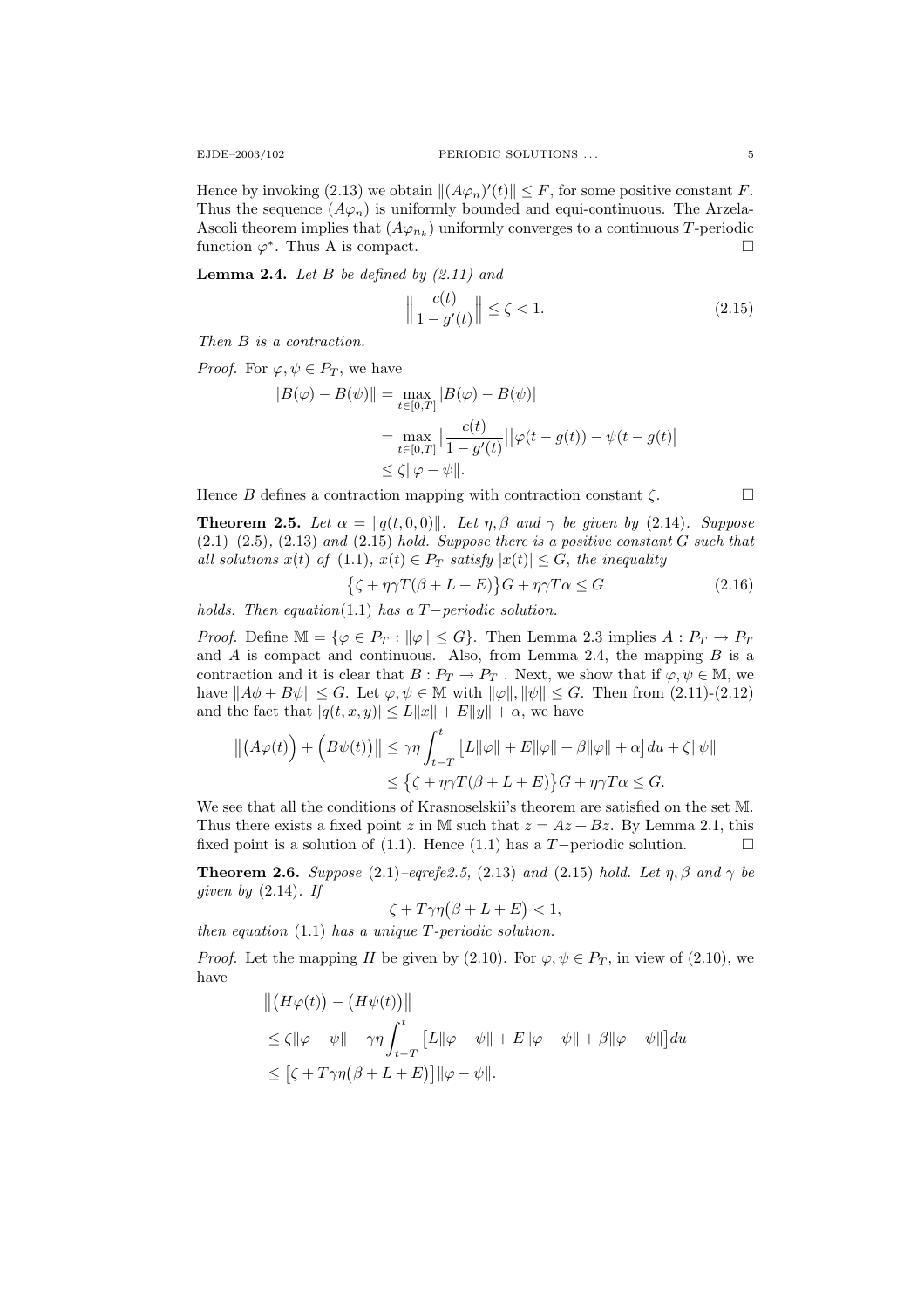This completes the proof.

We finish this paper with an example in which we give criteria that enable us to determine the a priori bound G in Theorem 2.5.

**Example 2.7.** Consider (1.1) along with conditions  $(2.1)$ – $(2.5)$  and  $(2.13)$ – $(2.15)$ . Suppose that  $a(t) \neq 0$  for all  $t \in [0, T]$ . Set

$$
\rho = \min_{t \in [0,T]} |a(t)|, \quad \delta = \max_{t \in [0,T]} k(t),
$$

where

$$
k(t) = \frac{c'(t)\big(1 - g'(t)\big) + g''(t)c(t)}{(1 - g'(t))^2}.
$$

Suppose  $1 - ||c|| > 0$ . If

$$
\rho(1 - ||c||) > (1 - ||c||)(\delta + L + E) + T\rho(||a|| + L + E)
$$

holds and G which is defined by

$$
G = \frac{\alpha(1 - ||c|| + T\rho)}{\rho(1 - ||c||) - (1 - ||c||)(\delta + L + E) - T\rho(||a|| + L + E)}
$$

satisfies inequality (2.16), then (1.1) has a T-periodic solution.

*Proof.* Let the mappings  $A$  and  $B$  be defined by  $(2.12)$  and  $(2.11)$ , respectively. Let  $x(t) \in P_T$ . An integration of equation (1.1) from 0 to T yields,

$$
x(T) - x(0) = \int_0^T [-a(t)x(t) + c(t)x'(t - g(t)) + q(t, x(t), x(t - g(t)))]dt.
$$
 (2.17)

Rewrite and then integrate by parts to obtain,

$$
\int_0^T c(t)x'(t - g(t))dt = \int_0^T \frac{c(t)x'(t - g(t))(1 - g'(t))}{(1 - g'(t))}dt
$$

$$
= -\int_0^T k(t)x(t - g(t))dt.
$$

As a consequence, (2.17) becomes

$$
\int_0^T a(t)x(t)dt = \int_0^T [k(t)x(t - g(t)) - q(t, x(t), x(t - g(t)))]dt,
$$

from which, it implies that there exists a  $t^* \in (0,T)$  such that

$$
Ta(t^*)x(t^*) = \int_0^T [k(t)x(t - g(t)) - q(t, x(t), x(t - g(t)))]dt.
$$

Then

$$
T|a(t^*)||x(t^*)| \leq \int_0^T [|k(t)||x(t - g(t))| + |q(t, x(t), x(t - g(t)))|]dt.
$$

By taking the maximum over  $t \in [0, T]$ , from the above inequality, we obtain

$$
||x(t^*)|| \le \frac{1}{\rho} \left(\delta + L + E\right) ||x|| + \frac{\alpha}{\rho}.\tag{2.18}
$$

Since for all  $t \in [0, T]$ ,

$$
x(t) = x(t^*) + \int_{t^*}^t x'(s)ds,
$$